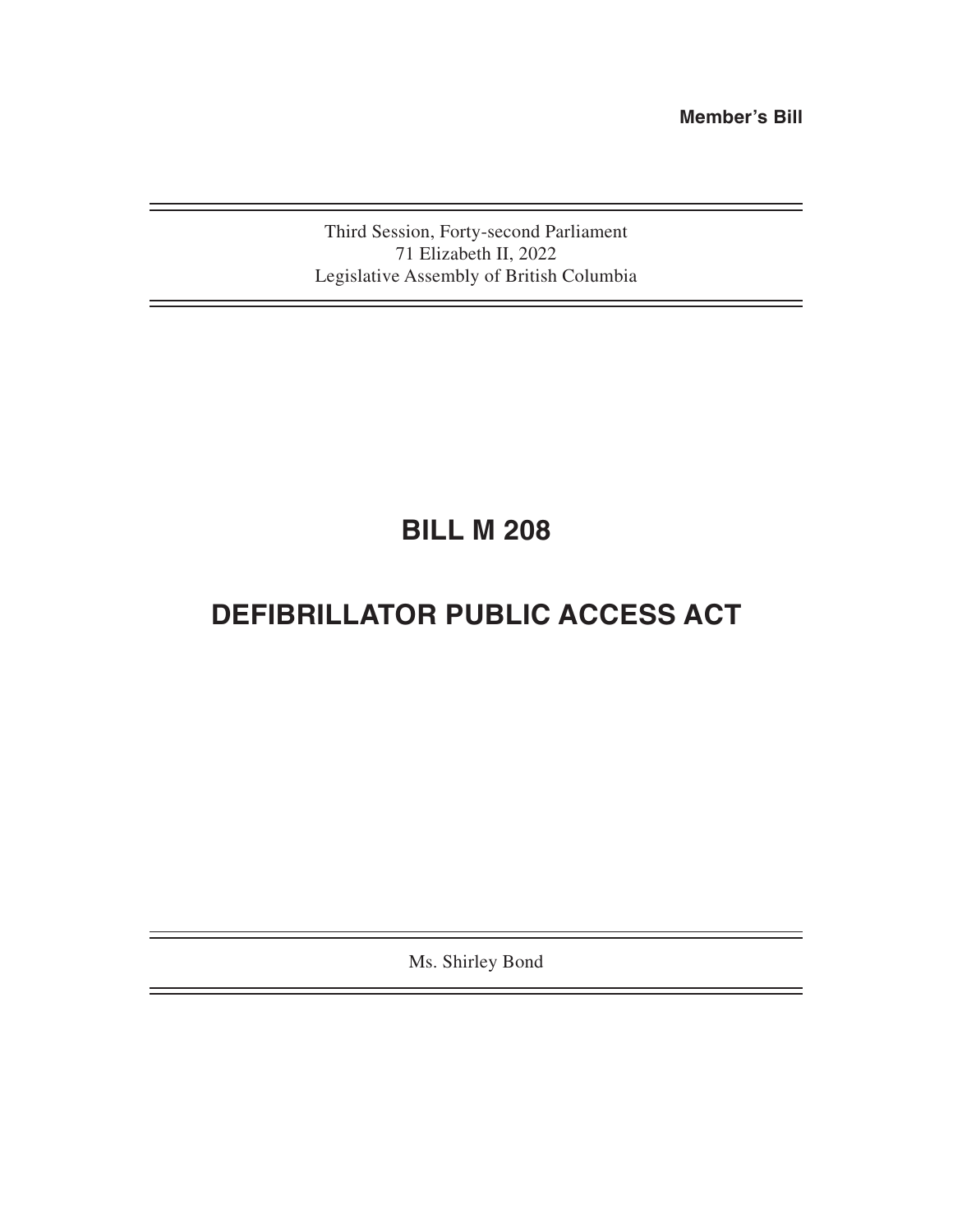# **Explanatory Note**

This Bill requires owners of designated public premises to install defibrillators. The defibrillators must be maintained and tested, and be made available for use by the public. Owners will be required to post signs about the location and use of defibrillators installed in their premises.

Owners must also register the location of defibrillators installed in their premises, so that this information can be made available to members of the public and emergency response personnel.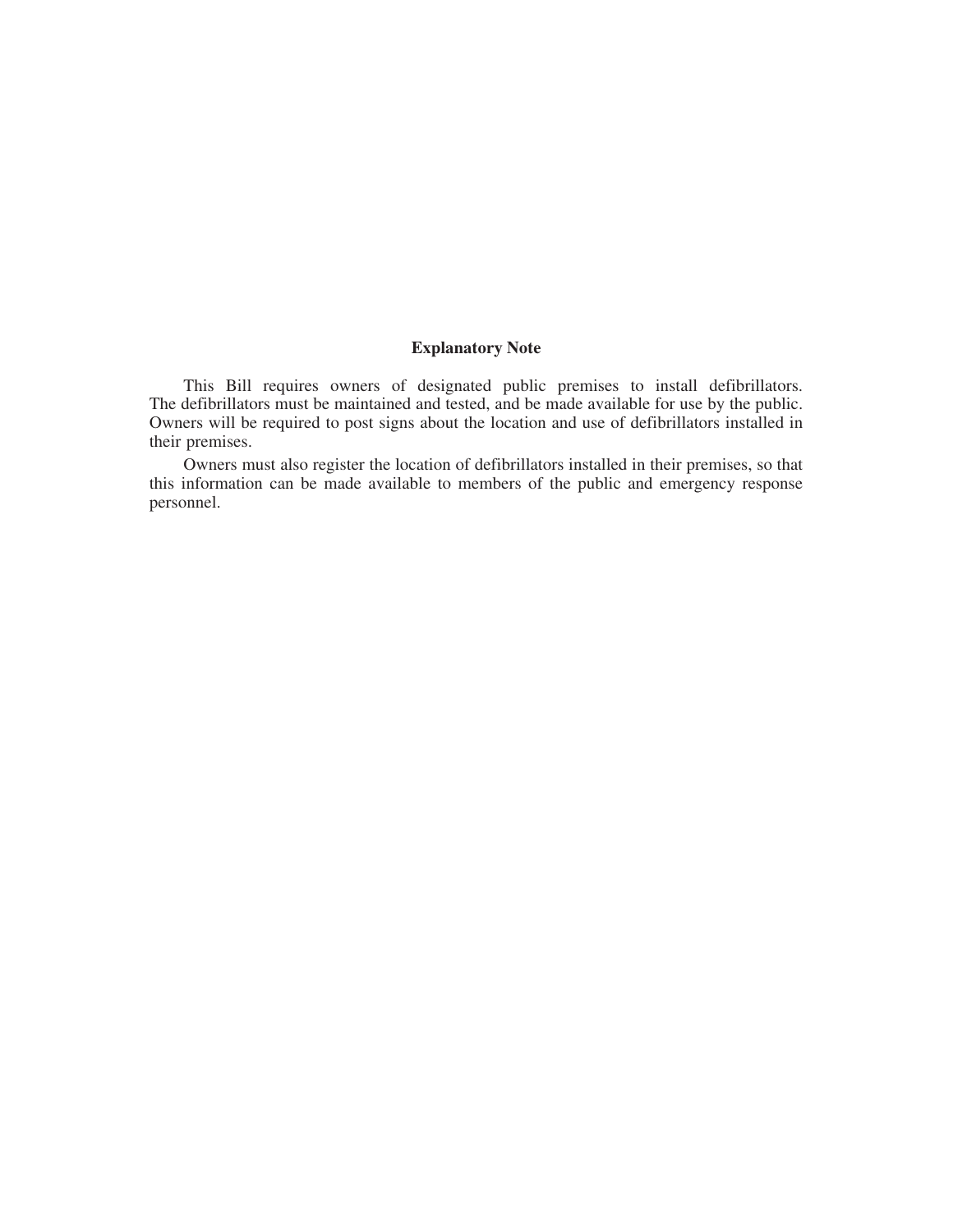#### **MS. SHIRLEY BOND**

# **BILL M 208 – 2022**

# **DEFIBRILLATOR PUBLIC ACCESS ACT**

HER MAJESTY, by and with the advice and consent of the Legislative Assembly of the Province of British Columbia, enacts as follows:

# **Definitions**

- **1** In this Act:
	- **"defibrillator"** means an automated external defibrillator or a semi-automated external defibrillator;
	- **"designated premises"** means premises, accessible to the public, that are designated by regulation;
	- **"emergency service provider"** means a provider of ambulance services or ancillary health services, as both are defined;
	- **"health professional"** means a person who practices a health profession as defined in the *Health Professions Act*;
	- **"registrar"** means a registrar designated under section 2.

# **Designation of registrar**

**2** The minister may designate one or more persons as a registrar for the purpose of this Act.

# **Installation of defibrillators**

**3** The owner of a designated premises must ensure that one or more defibrillators are installed at the premises in accordance with the regulations.

# **Availability of defibrillator**

**4** A defibrillator that is required to be installed under section 3 must be made available for use by the public in accordance with the regulations.

# **Posting of signs**

**5** The owner of a designated premises at which a defibrillator is installed under this Act must post and keep continuously displayed signs about the location and use of the defibrillator, in accordance with the regulations.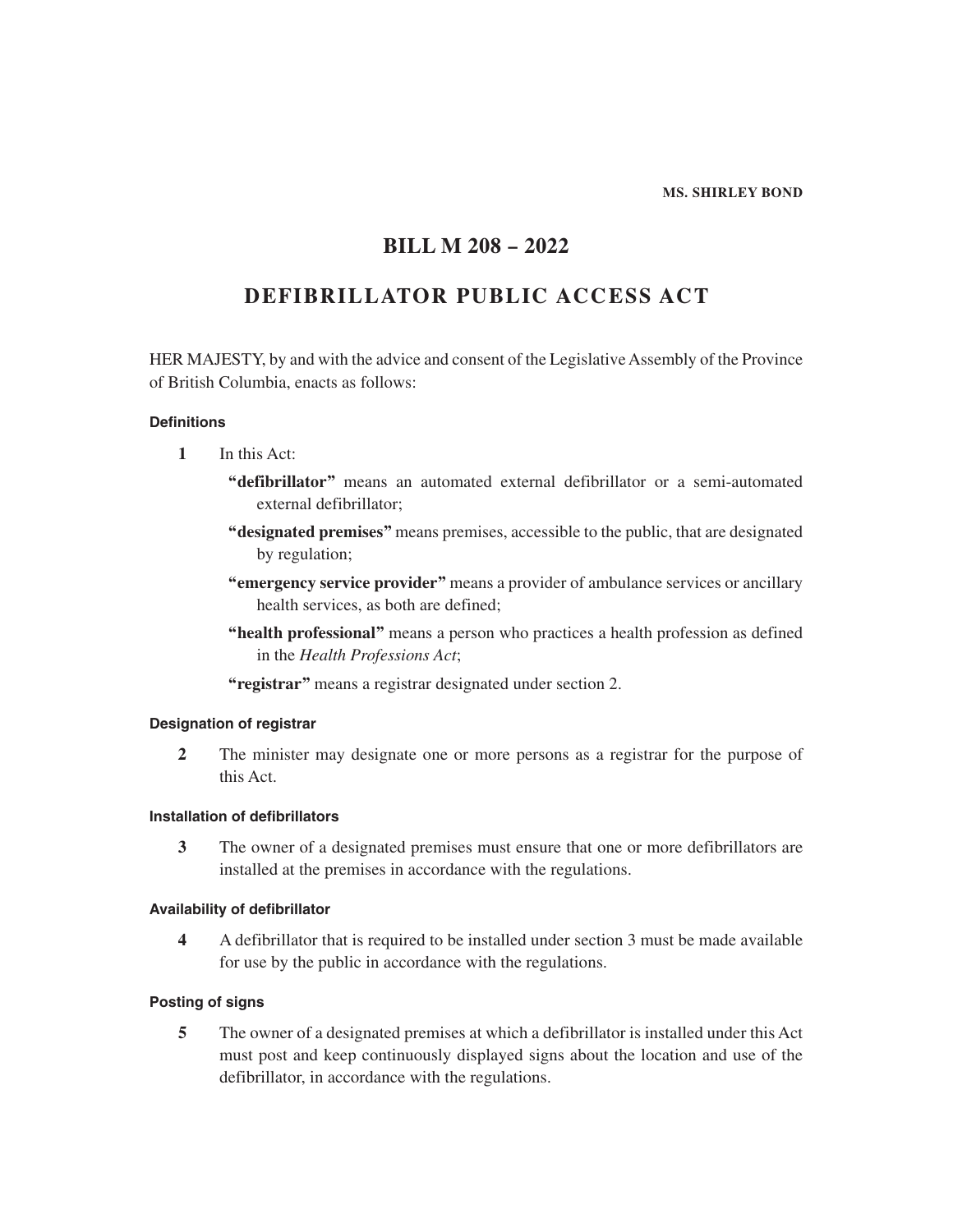#### **Registration of defibrillators**

- **6** (1) The owner of a designated premises at which a defibrillator is installed under this Act must, within 30 days after the date of installation, register the defibrillator including details of its location with the registrar in accordance with the regulations.
	- (2) If a registered defibrillator is moved to a different location at the designated premises, or is removed from the designated premises for any reason, the owner of the designated premises must notify the registrar in accordance with the regulations.

#### **Notification of emergency service providers or other persons**

- **7** The registrar must, in accordance with the regulations, notify British Columbia Emergency Health Services, an emergency service provider or other prescribed person about the following:
	- (a) the registration of a defibrillator that is installed under this Act;
	- (b) any subsequent move of a defibrillator to a different location within the designated premises or removal from the designated premises.

#### **Maintenance and testing of defibrillators**

- **8** (1) The owner of a designated premises must ensure that a defibrillator required to be installed under section 3 is maintained and tested in accordance with the manufacturer's guidelines and with any other requirements as may be prescribed.
	- (2) The owner must make and maintain records of the maintenance and testing in accordance with the regulations.

#### **Designation of inspectors**

**9** The minister may designate any persons, or the members of any class of persons, as inspectors for the purpose of this Act.

#### **Inspection authority of inspectors**

**10** When reasonably required to administer or determine compliance with this Act, an inspector may enter and inspect any premises during business hours, other than a dwelling not defined for the purposes of this Act, at any reasonable time.

# **Identification to be shown**

**11** An inspector carrying out an inspection under this Act must show the inspector's identification if requested to do so.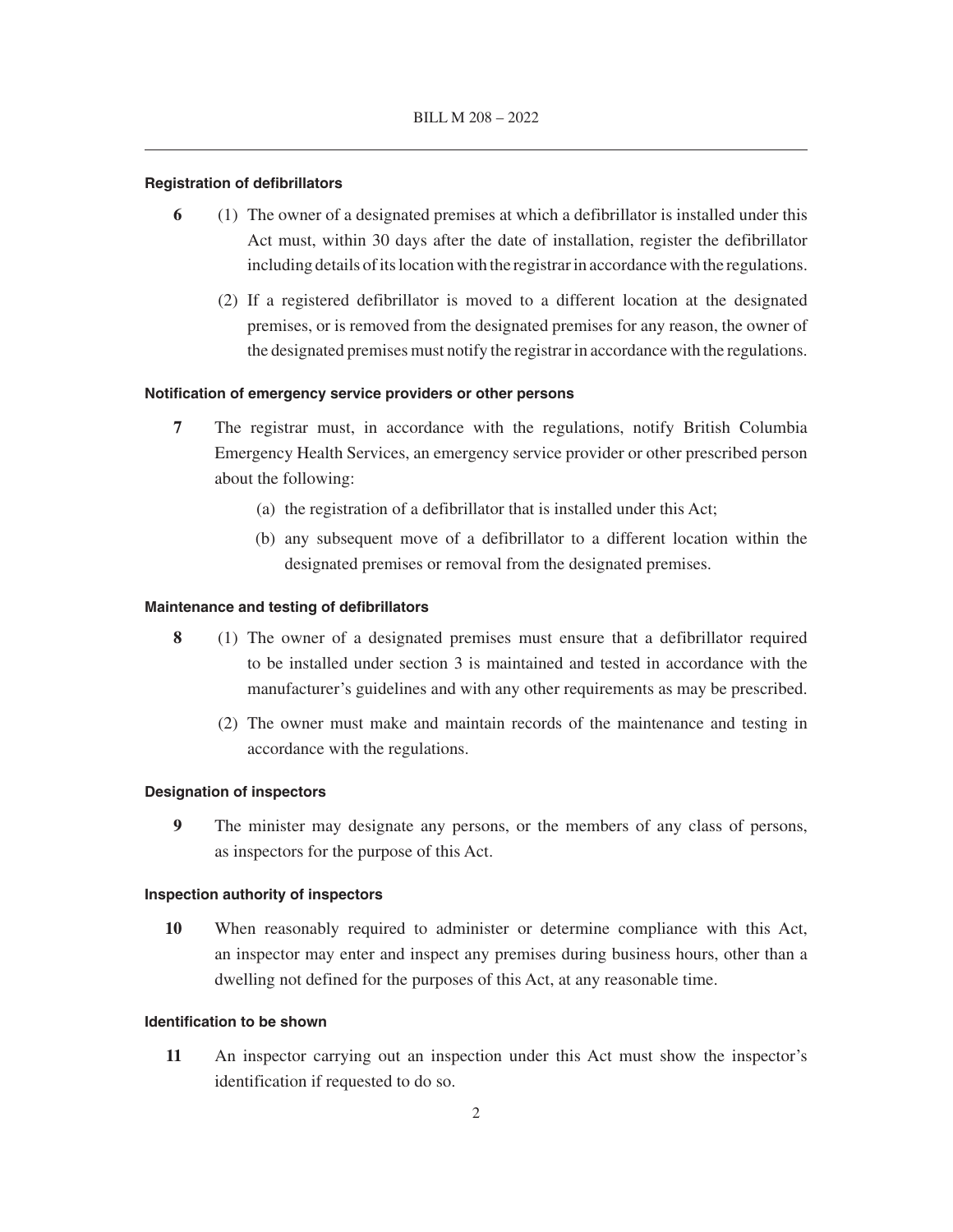#### **Inspection powers**

- **12** (1) An inspector carrying out an inspection of a defibrillator under this Act may do the following:
	- (a) make any inspection, investigation, examination, test, analysis or inquiry relevant to a defibrillator that the inspector considers necessary;
	- (b) request any relevant document or other thing to be produced for inspection, examination, testing, analysis or copying;
	- (c) make copies of any relevant document or other thing; and
	- (d) take photographs or other images of a premises or of any relevant thing located at or in the premises.
	- (2) In carrying out an inspection of a defibrillator under this Act, an inspector may do the following:
		- (a) use a data processing system at the place where the records, documents or things are kept to examine any relevant data contained in or available to the system;
		- (b) reproduce, in the form of a printout or other intelligible output, any relevant record from the data contained in or available to a data processing system at the place; and
		- (c) use any copying equipment at the place to make copies of any relevant record or document.
	- (3) A person who has custody or control of a record, document or thing referred to in subsection (1) or (2) must give the inspector during business hours
		- (a) all reasonable assistance to enable the inspector to carry out the inspector's duties, or
		- (b) any information that the inspector may reasonably require.

#### **Copies as evidence**

- **13** A document certified by an inspector to be a printout or a copy of a record obtained under this Act
	- (a) is admissible in evidence without proof of the office or signature of the person purporting to have made the certificate, and
	- (b) has the same probative force as the original record.

#### **Offences**

- **14** (1) A person commits an offence if the person
	- (a) contravenes a provision of this Act,
	- (b) knowingly makes a false or misleading statement to an inspector or any other person acting under the authority of this Act,
	- (c) knowingly makes a false or misleading statement in a record given or required under this Act, or knowingly provides false or misleading information under this Act,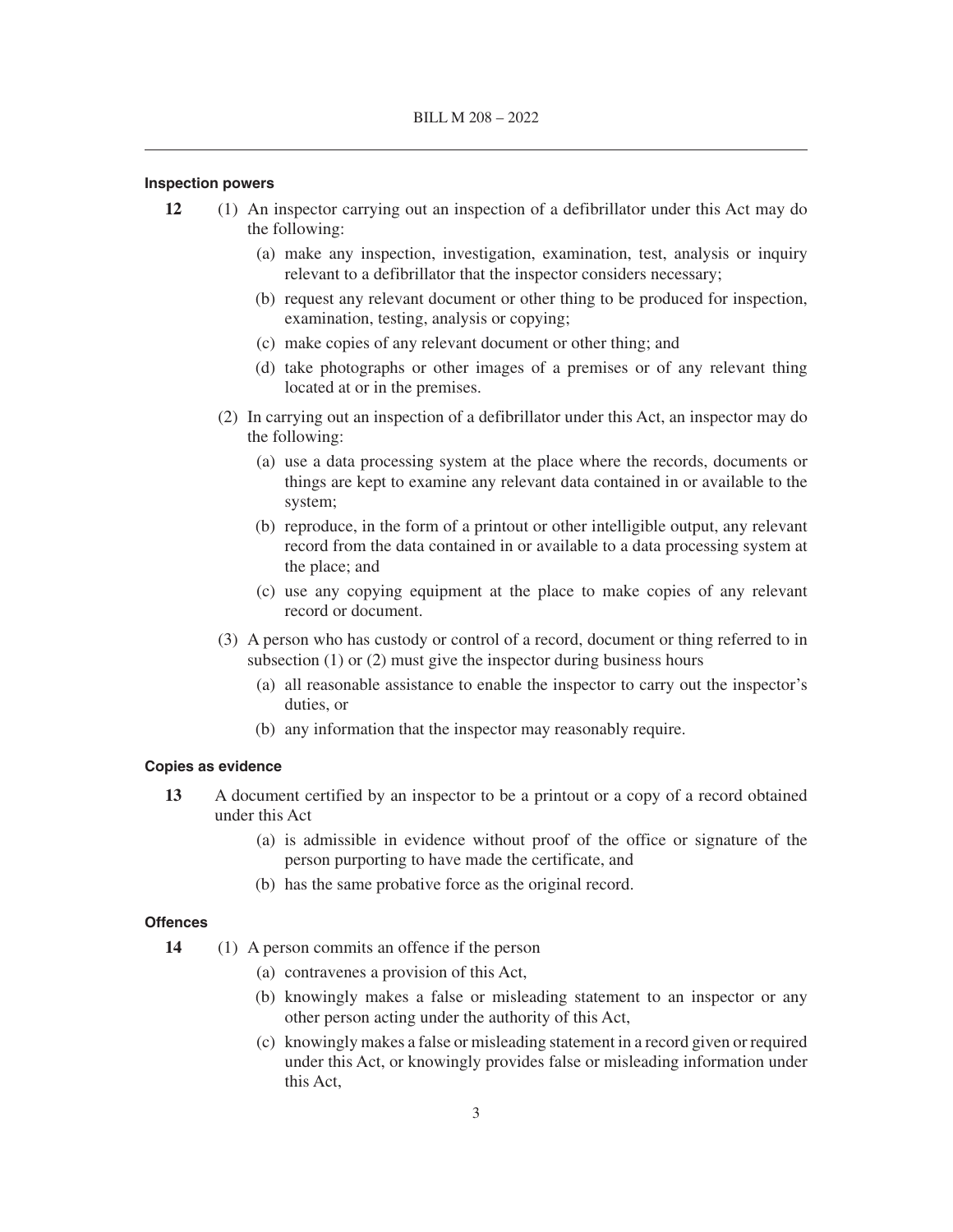- (d) hinders, obstructs or interferes with, or attempts to hinder, obstruct or interfere with, an inspector or any other person acting under the authority of this Act, or
- (e) conceals or destroys, or attempts to conceal or destroy, any record, information or thing relevant to an inspection or investigation under this Act.
- (2) If an offence under subsection (1) continues for more than one day, the offender is guilty of a separate offence for each day on which the contravention continues.
- (3) An individual who is guilty of an offence under this Act is liable on summary conviction
	- (a) for a first offence to a fine of not more than \$3,000, and
	- (b) for a subsequent offence to a fine of not more than \$10,000.
- (4) A corporation that is guilty of an offence under this Act is liable on summary conviction
	- (a) for a first offence to a fine of not more than \$5,000, and
	- (b) for a subsequent offence to a fine of not more than \$25,000.
- (5) If a corporation commits an offence under this Act, a director or officer of the corporation who authorized, permitted or acquiesced in the offence also commits the offence.
- (6) A prosecution for an offence under this Act must be commenced no later than two years after the day the alleged offence was committed.

### **Protection from civil liability – owner or occupier of premises**

**15** Despite the *Occupiers Liability Act* and the rules of common law, any person who owns or occupies a premises where a defibrillator is made available for use and who acts in good faith with respect to the availability or use of the defibrillator is exempt from civil liability for any harm or damage that may occur from the use or attempted use of the defibrillator.

#### **Protection from civil liability – user of defibrillator**

- **16** (1) Despite the rules of common law, a person described in subsection (2) who, in good faith, voluntarily and without expectation of gain or reward, uses, attempts to use or assists in the use of a defibrillator on an individual experiencing an emergency is not liable in damages for injury or death caused by the person's acts or omissions while using, attempting to use or assisting in the use of the defibrillator, unless the person is grossly negligent.
	- (2) Subsection (1) applies to
		- (a) a health professional, if the health professional does not use the defibrillator at a hospital or other place having appropriate health care facilities and equipment for the purpose of defibrillation, and
		- (b) an individual, other than a health professional, who uses a defibrillator at the immediate scene of an emergency.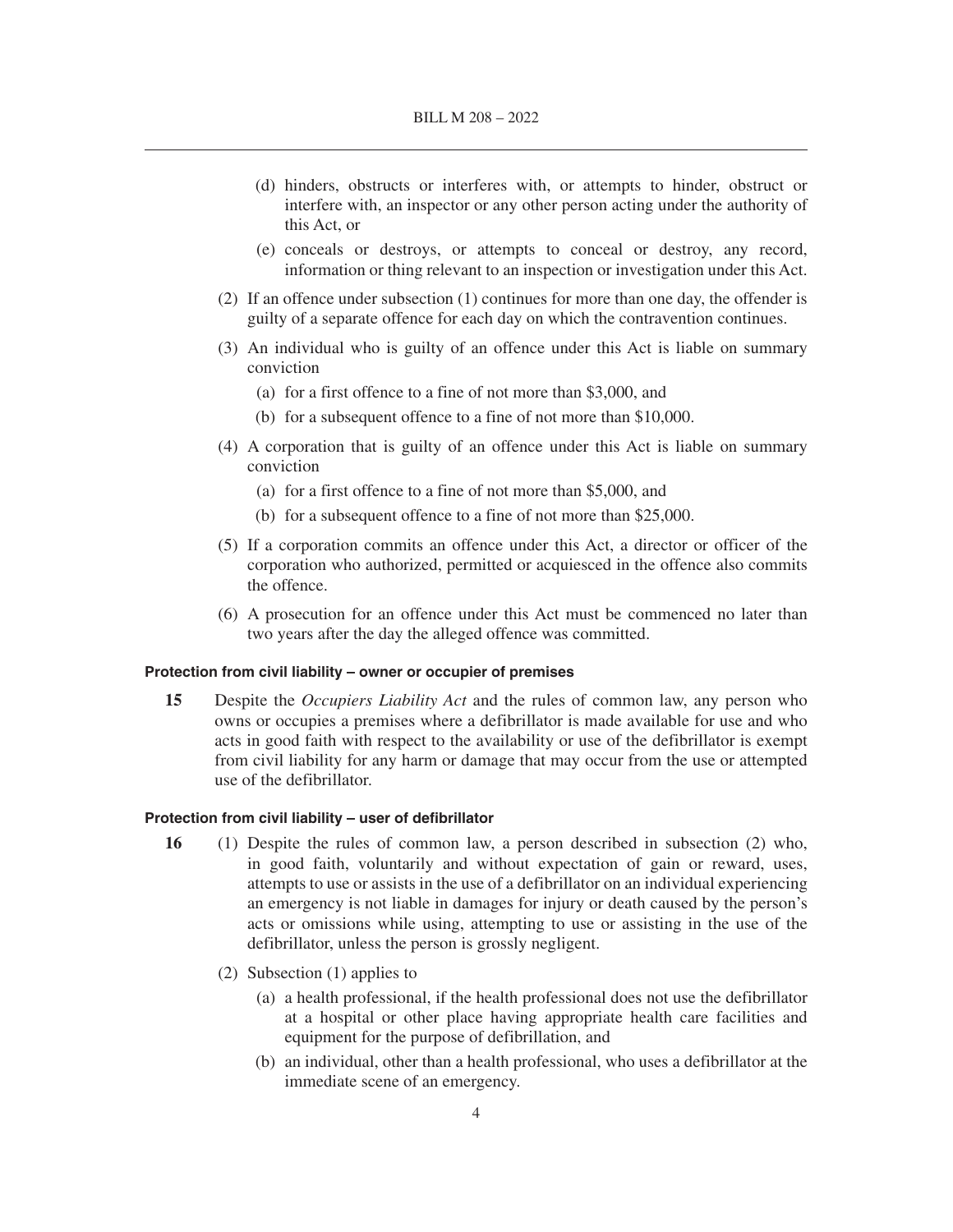(3) In this section, **"emergency"** means a situation in which the behaviour of an individual reasonably leads another to believe that the first individual is experiencing a life-threatening event that requires the provision of immediate care to assist the heart or other cardiopulmonary functioning of that individual.

#### **Liability protection applies whether or not defibrillator required under this Act**

**17** For certainty, sections 15 and 16 apply whether or not the defibrillator was required to be installed or registered under this Act.

#### **Immunity**

**18** No action or proceeding may be brought against the minister, a registrar, an inspector or any other person acting under the authority of this Act for anything done or omitted to be done, in good faith, in the exercise or intended exercise of a power or duty under this Act.

#### **Act binds the Crown**

**19** This Act binds the Crown.

# **Regulations**

- **20** (1) The Lieutenant Governor in Council may make regulations
	- (a) designating premises, or classes of premises, that are accessible to the public as designated premises,
	- (b) designating classes of persons as health professionals for the purpose of the definition of health professional in subsection (1),
	- (c) for the purpose of section 3, respecting the installation of defibrillators at designated premises, including
		- (i) dates by which defibrillators must be installed at designated premises,
		- (ii) circumstances in which defibrillators must be installed at designated premises, including new construction or other specified construction or remodelling work, and
		- (iii) the locations at designated premises and manner in which defibrillators must be installed,
	- (d) for the purpose of section 4, governing how defibrillators must be made available for use by the public at designated premises,
	- (e) for the purpose of section 5, respecting the form and content, the manner of posting and the location of signs required under this Act,
	- (f) respecting the registration of defibrillators, including details of the locations of registered defibrillators,
	- (g) for the purpose of subsection 6 (2), respecting requirements to notify the registrar when a defibrillator is moved within a designated premises, or removed from a designated premises,